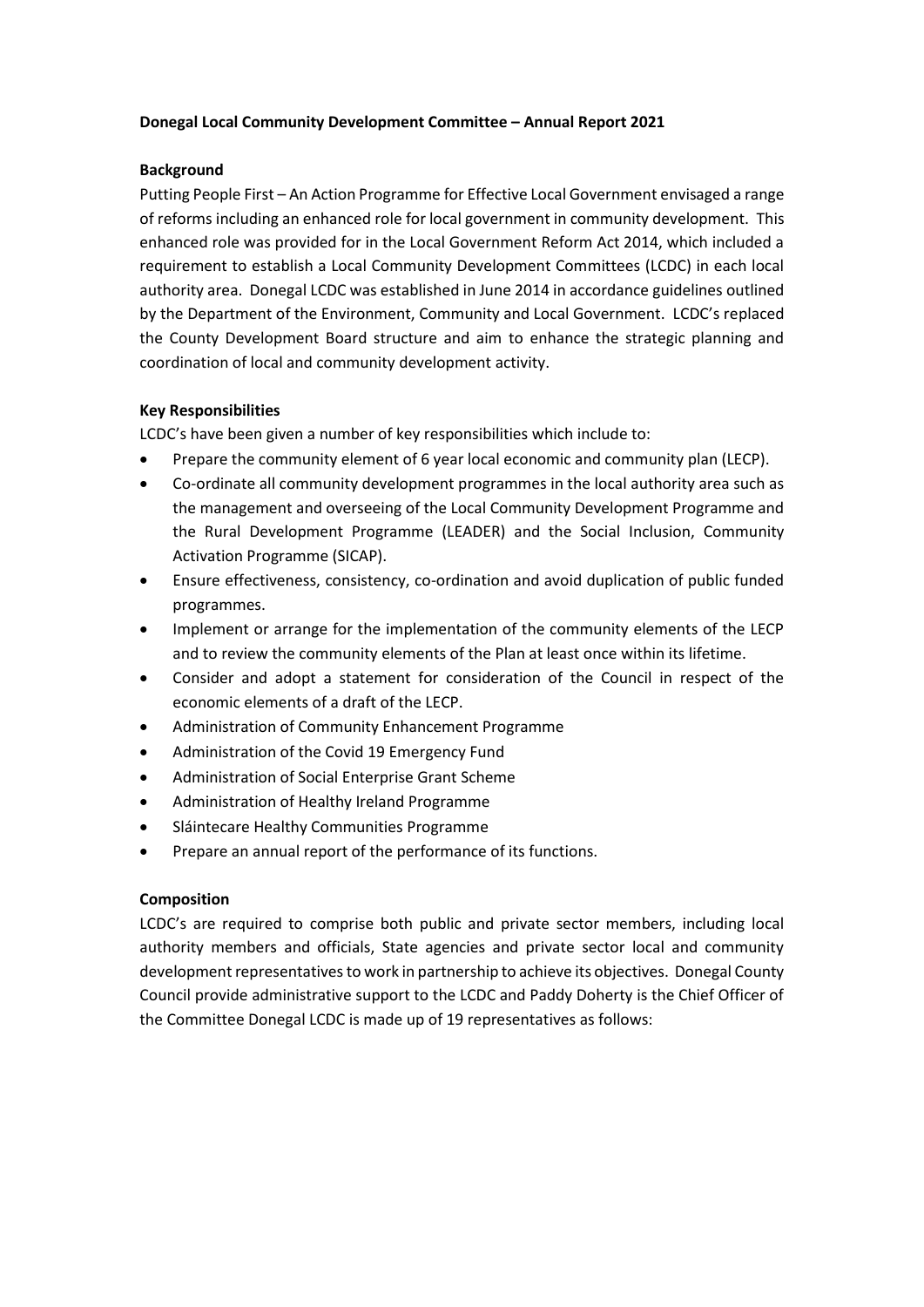#### **Donegal LCDC Membership at end of 2021**

| <b>Name</b>               | <b>Sector</b>                       | <b>Organisation</b>             |
|---------------------------|-------------------------------------|---------------------------------|
| Cllr. Niamh Kennedy       | Local Authority, Councillor         | <b>Donegal County Council</b>   |
| Chairperson               |                                     |                                 |
| Cllr.<br>Martin           | Local Authority, Councillor         | <b>Donegal County Council</b>   |
| Vice<br>McDermott,        |                                     |                                 |
| Chairperson               |                                     |                                 |
| Michael Tunney            | Local Authority Official, Local     | <b>Donegal County Council</b>   |
|                           | <b>Enterprise Office</b>            |                                 |
| John McLaughlin           | Local Authority Official, Chief     | <b>Donegal County Council</b>   |
|                           | Executive                           |                                 |
| Cllr.<br>Marie<br>Therese | Local Authority, Councillor         | <b>Donegal County Council</b>   |
| Gallagher                 |                                     |                                 |
| Paul Hannigan             | <b>State Agencies</b>               | LYIT                            |
| Anne McAteer              | <b>State Agencies</b>               | <b>Health Service Executive</b> |
| Giolla<br>Michael<br>Mac  | <b>State Agencies</b>               | Udaras na Gaeltachta            |
| Easbuig                   |                                     |                                 |
| Anne McHugh               | <b>State Agencies</b>               | <b>Education Training Board</b> |
| Andrew Ward               | Local Development Company           | Inishowen<br>Development        |
|                           |                                     | Partnership                     |
| Padraic Fingleton         | Local Development Company           | Donegal<br>Local<br>Development |
|                           |                                     | Company                         |
| Joe Boland                | Social Inclusion Interest           | <b>PPN</b>                      |
| Charlene Logue            | <b>Community Voluntary Interest</b> | <b>PPN</b>                      |
| Kathleen Bonner           | <b>Community Voluntary Interest</b> | <b>PPN</b>                      |
| Aengus Kennedy            | <b>Environmental Interest</b>       | <b>PPN</b>                      |
| Siobhan McLaughlin        | Social Inclusion Interest           | <b>PPN</b>                      |
| Liam McElhinney           | <b>Trade Union</b>                  | <b>ICTU</b>                     |
| James O'Donnell           | Farming & Agriculture               | <b>Famers Rep</b>               |
| Seamus Bonner             | Islands interest                    | Comhar na nOilean               |

#### **Meetings**

Donegal LCDC met ten times in 2021 consisting of seven LCDC Meetings and 8 LAG Meetings. Minutes of the LCDC meetings are available on the community section of Donegal County Council's website. Meetings are held in accordance with Standing Orders established by the Committee with amendment to the Standing Orders being agreed at the March LAG meeting to allow for meetings to be held by Web Conference. Meeting dates for 2021 were also outlined on the website.

#### **Key Achievements**

Donegal LCDC has had a very busy and productive year despite the impact of the COVID 19 pandemic. To date, the Committee has in accordance with requirements: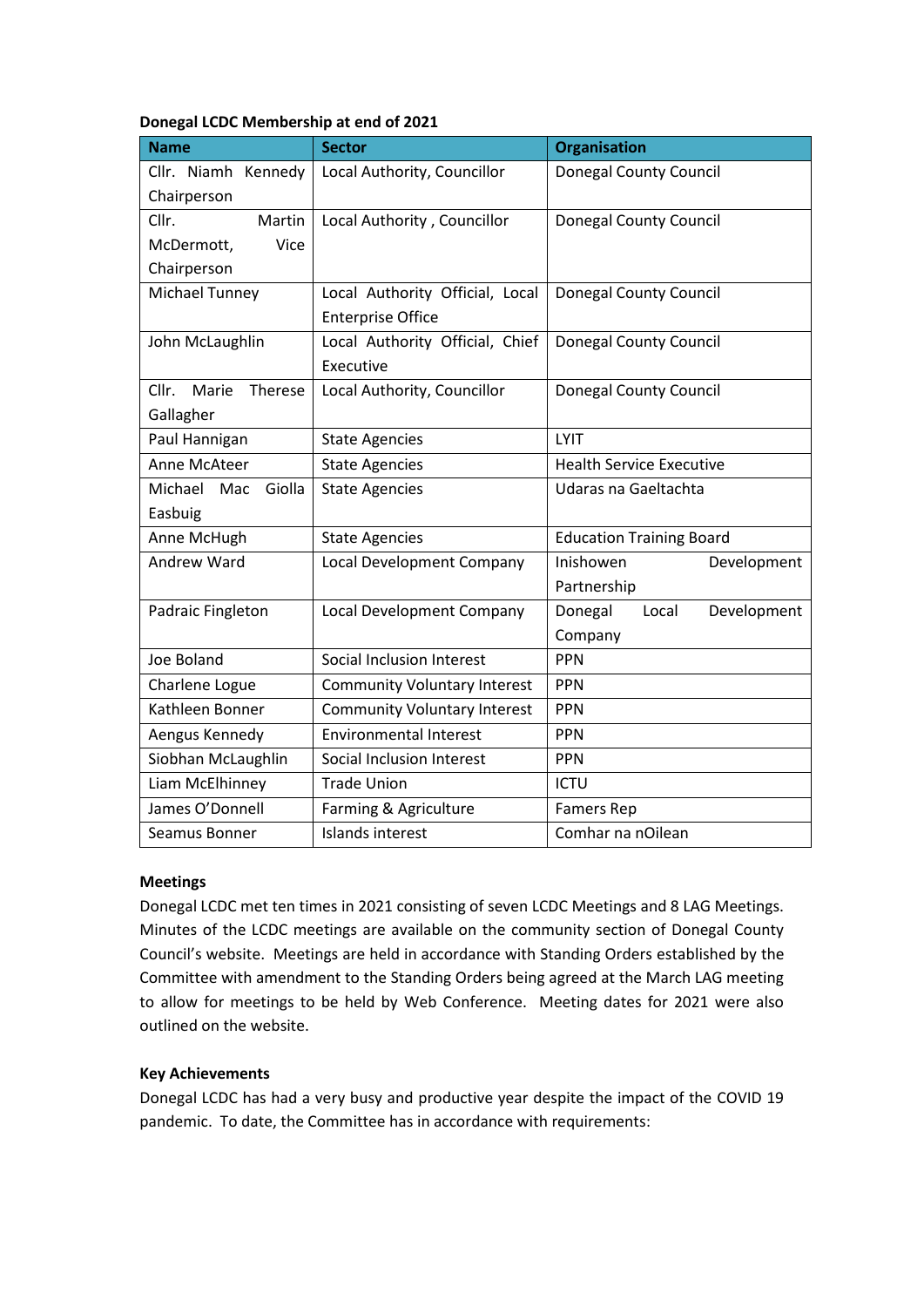# **1. Review of the Local Economic & Community Plan (Monitoring & Evaluation)**

Donegal LCDC continued to monitor and evaluate the Local Economic and Community Plan (LECP) 2016-2022 through Donegal County Council's Research and Policy Unit. An agreed monitoring and evaluation framework was developed by a subgroup of the LCDC in 2017/18, whereby the Customer Relationship Management (CRM) was modified through the Information Systems Section, to provide an innovative and low cost solution for monitoring and evaluating the LECP.

Over 130 projects were captured through the system and success in delivering outputs, outcomes and impacts was determined. A substantial body of evidence and expertise now exists to support the review of the LECP which will take place in 2022.

Guidelines for the review of the LECP were received from DRCD in November 2021. The new revised guidelines build on the lessons learned from the current LECP cycle, as well as reflecting the needs of communities as we emerge from the pandemic. A new approach being taken to the process will ensure LECPs are more agile and allow for emerging needs.

The review process will roll out in 2022 and will be facilitated by a series of focussed training webinars from DRCD.

## **2. LEADER**

Donegal LCDC delivers the LEADER element of the Rural Development Programme. The LCDC also acts as the Local Action Group (LAG) working in partnership with Donegal County Council as Lead Financial Partner, and with our four implementing partners, Donegal Local Development Company, Inishowen Development Partnership, Údarás na Gaeltachta and Comhar na nOileán.

Donegal LCDC, in its role as the LAG approved the full allocation of LEADER funding awarded to the county for the 2014-2020 programme to projects recommended by the Evaluation Committees of the local Implementing Partners. The total allocation to Donegal for the 2014 - 2020 programme was €13,413,875. Project funding of €10,063,586 was received with €3,228,467 for administration and animation of the programme by our Implementing Partners. 231 projects in Donegal were approved by the Donegal LAG for the programme in period 2014-2020.

In March 2021 the Minister for Rural and Community Development, Heather Humphreys, T.D. announced details of the €70 million Transitional LEADER Programme. €45 million funding for the Transitional LEADER Programme will come into effect from  $1<sup>st</sup>$  April 2021 and  $\epsilon$ 20 million for the EURI (European Union Recovery Instrument) Programme which will come into effect after approval is granted by the EU Commission. The Transitional Programme will run for 2021and 2022.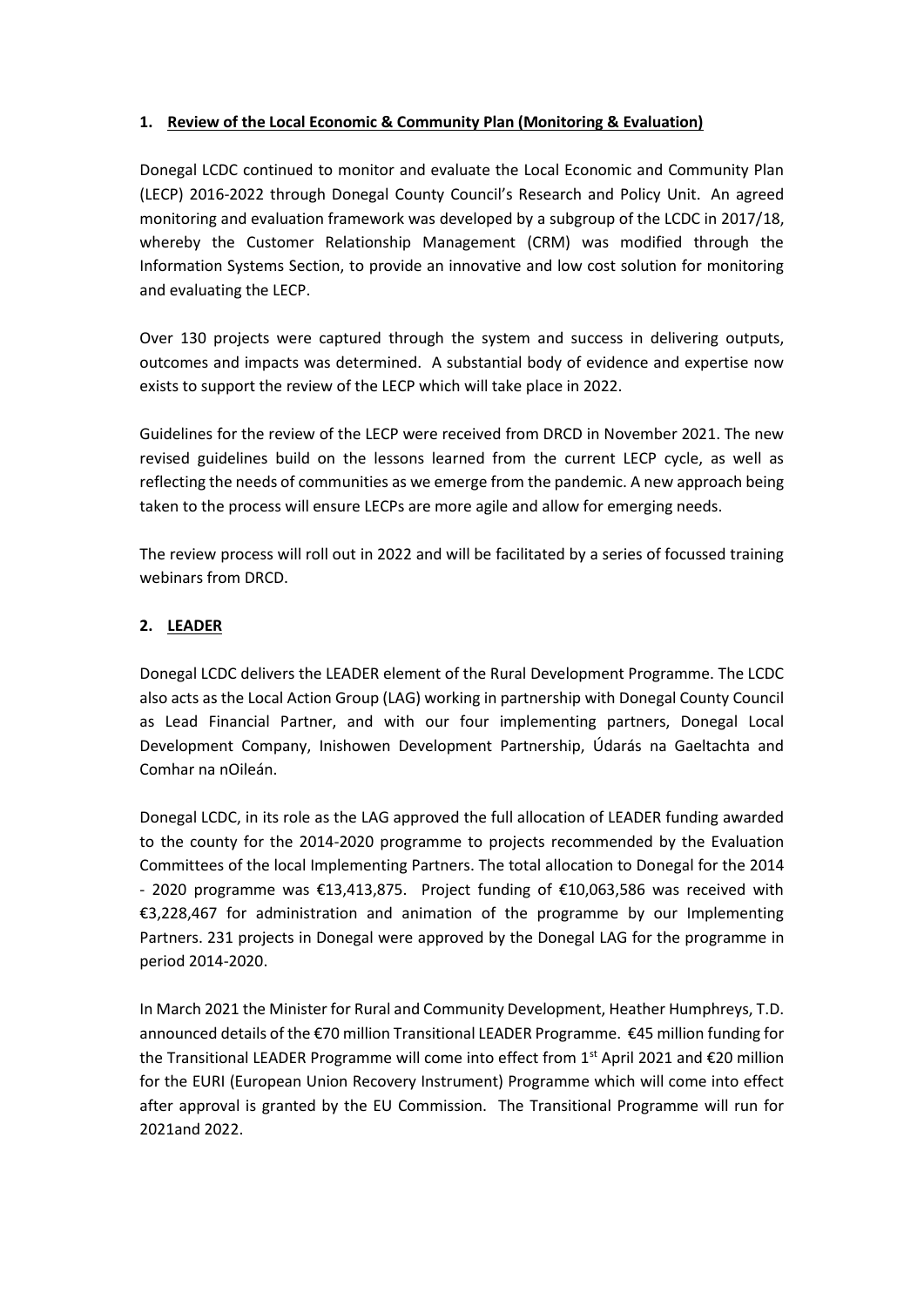| Fund         | <b>Project Funding</b> | Administration | Total       |
|--------------|------------------------|----------------|-------------|
|              | 2021 & 2022            | 2021 & 2022    | 2021 & 2022 |
|              | €                      | €              | €           |
| Transitional | 1,981,106              | 660,369        | 2,641,745   |
| Programme    |                        |                |             |
| <b>EURI</b>  | 880,492                | 293,497        | 1,173,989   |
| Total        | 2,861,598              | 953,866        | 3,815,464   |

## **Transitional LEADER Programme Allocation to Donegal LAG**

## **3. LEADER Food and Co-operation Projects**

The Minister also advised that an additional €3 million was being allocated to the €10 million Co-operation Measure Call, which came into effect for Co-operation projects approved for funding by the Department from 1<sup>st</sup> April 2021

In addition to each LAGs allocation for the 2014-2020 programme, LAGs and Implementing Partners had the opportunity to apply to the Department for funding to develop projects under the Food Initiative and to pursue projects in cooperation with partners in other parts of Ireland or across the EU under the LEADER Cooperation heading. Donegal LAG has approved 16 projects in the 2014-2020 period under these themes.

# **4. Community Enhancement Programme**

The Community Enhancement Programme (CEP), in its fourth year in 2021, was announced in May 2021 with a national allocation of €4.5million of grant funding to be awarded towards enhancing facilities available to communities.

The 2021 Community Enhancement Programme (CEP) provided small and large grants designed to assist in the re-opening of facilities such as community centres, men's and women's sheds, parish halls and youth centres. The funding was designed to help groups and clubs get back on their feet and could be used to carry out necessary renovations and repairs or to purchase equipment such as tables and chairs, tools and signage, laptops and printers, lawnmowers, canopies, training equipment and so on. The fund placed a focus on supporting groups in disadvantaged areas.

The Donegal Local Community Development Committee (LCDC) administers the Programme in the county on behalf of the Department of Rural and Community Development. Grant funding of €159,461.00 was allocated to Donegal by the Department for the scheme in May 2021 and applications for the scheme were received until the closing date of  $1<sup>st</sup>$  July 2021. Thirty percent of the funding was awarded as small grants of €500-€1,000 with the balance being awarded as large grants of €5,000 - €10,000.

15 large grants and 86 small grants were awarded to Community Groups throughout the County.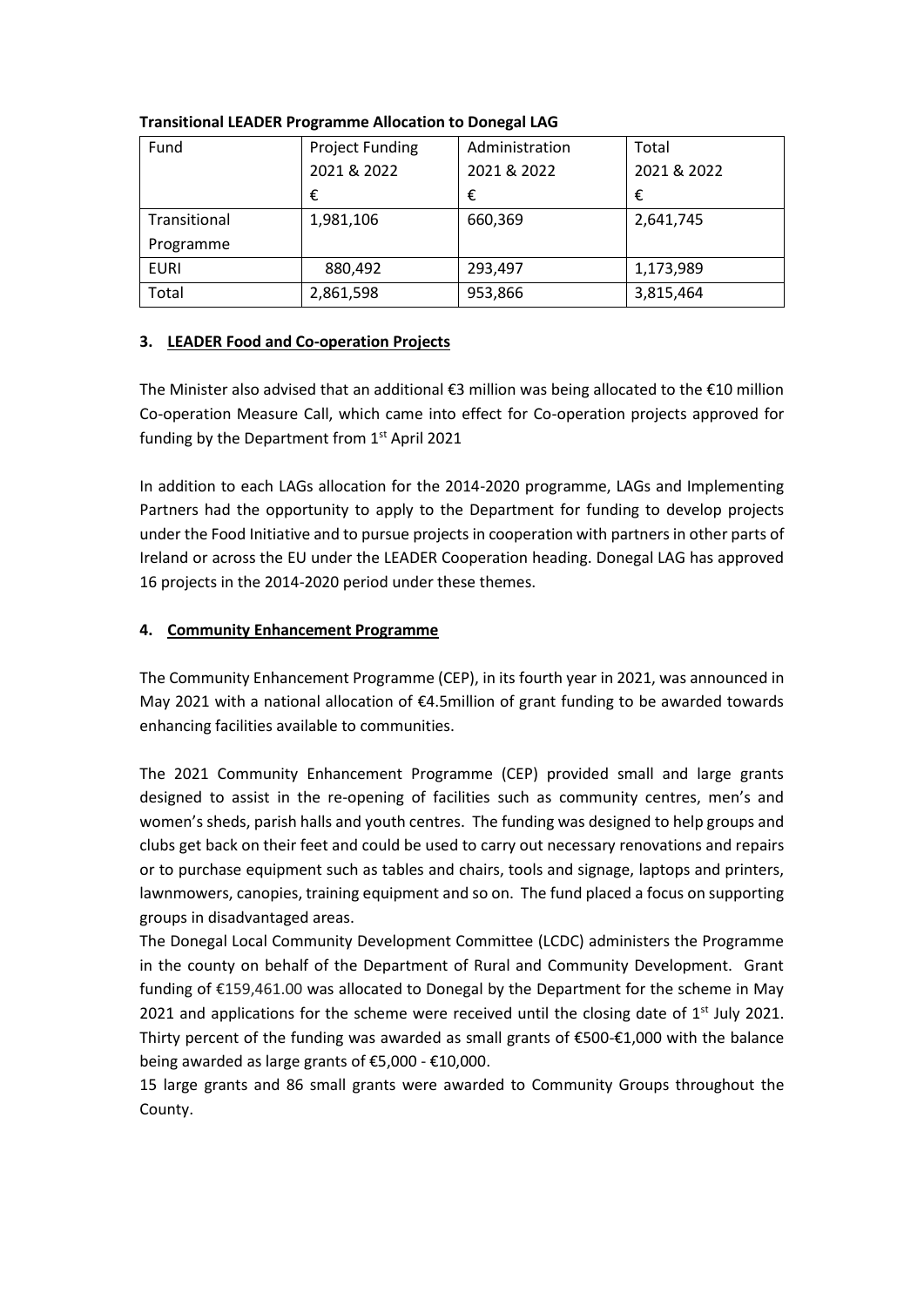# **5. COVID 19 Emergency Fund**

Following the COVID 19 Emergency Fund in 2020, an additional fund was launched by the Department of Rural and Committee Development in January 2021 with a National allocation of €1.7m. The purpose of the fund was to address two fold: –

- (1) To assist groups to adapt their services and operations to fit the new COVID-19 reality. Examples of measures supported could be adapting premises to allow for social distancing; offering on-line activities; providing social supports and friendly calls by phone etc.
- (2) To help animate community groups to enable them to become more involved in the Government's 'Keep Well' campaign. It will seek to assist their participation in the campaign, in particular with the three themes: staying connected, switching off and being creative, and minding your mood.

Donegal Local Community Development Committee (LCDC) administered this fund on behalf of the Department receiving an allocation of  $\epsilon$ 68,130 to award as grants under the scheme. Applications were received until the closing date of 19<sup>th</sup> February 2021.

Following receipt and assessment of applications from eligible groups, 10 large grants (€1500 to €2300) were awarded and 79 small grants (€387- €940) to Groups throughout the county.

# **6. Social Enterprise Capital Grant Scheme**

The Department of Rural and Community Affairs launched the Social Enterprise Capital Grant Scheme 2021 for social enterprise groups in September 2021 with a national allocation of one million euro.

The Social Enterprise Capital Grant Scheme provided small grants designed to assist with the cost of capital projects such as refurbishments, repairs or the purchase of new equipment.

Donegal Local Community Development Committee administered the scheme on behalf of the Department and received an allocation of €46,272.04 for this Scheme. Applications for grants were received until the closing date of  $15<sup>th</sup>$  October. The applications were assessed and a recommendation for Grant Award was forwarded to the Department of Rural and Community Affairs for confirmation. Following a review, the Department issued confirmation of Grant Award in November 2020 and allocated an additional sum of €4,562 for award. This resulted in ten Social Enterprises in the County being awarded grants varying in value from €4,000 - €9,250.00.

# **7. Healthy Ireland – Healthy Donegal**

Significant progress has been in the implementation of the Healthy Ireland Round 3 programme in Donegal with the approved budget of €374,100. The ethos of the Healthy Ireland Framework is about bringing people together from all different organisations in a national movement, all working together with one aim to have a healthier Ireland. The deadline for the delivery of the programme of works has been extended until  $31^{st}$  March 2022.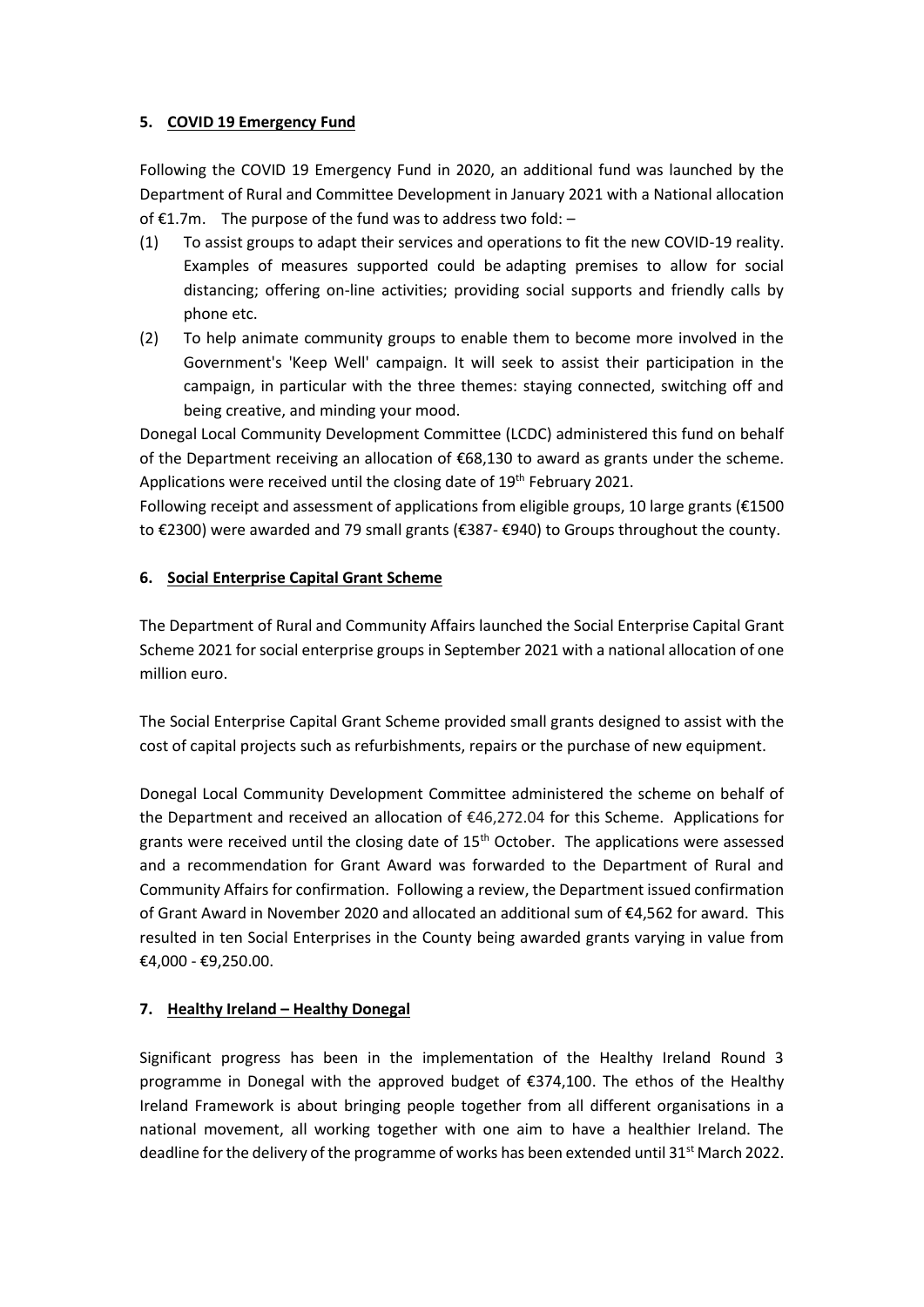The Programme of Works continues to promote and implement

- 10 Actions
- 2 Community Mental Health Fund Actions
- Community Mental Health Small Grants Scheme
- Community Engagement Fund

#### **Tobacco Free Campus**



Pictured Front Row L-R: Chief Executive John McLaughlin, Cathaoirleach Cllr. Jack Murray, Healthy Ireland Coordinator Margaret Fitzgerald Back Row L-R: HSE Health Promotion & Improvement / Health & Wellbeing Manager Anne McAteer, HSE Stop Smoking Specialist Fiona Boyle

In line with Healthy Ireland's Priority Theme 5 - Tobacco and Alcohol and the *Tobacco Free Ireland Strategy*, Donegal County Council at their July 2021 Council Plenary meeting adopted a Tobacco Free Campus Policy. Donegal County Council is once again leading by example in promoting the denormalisation of smoking, vaping and tobacco use throughout all Council buildings and facilities ahead of inviting and encouraging groups, organisations and businesses in Co. Donegal to become Tobacco Free campuses at the launch of the Not Around Us Campaign in 2022.

Through this policy Donegal County Council hopes to change social norms around tobacco use by protecting and improving the health, safety and welfare of staff, Elected Members, visitors, and the wider community while creating a supportive and encouraging environment for staff to stop smoking.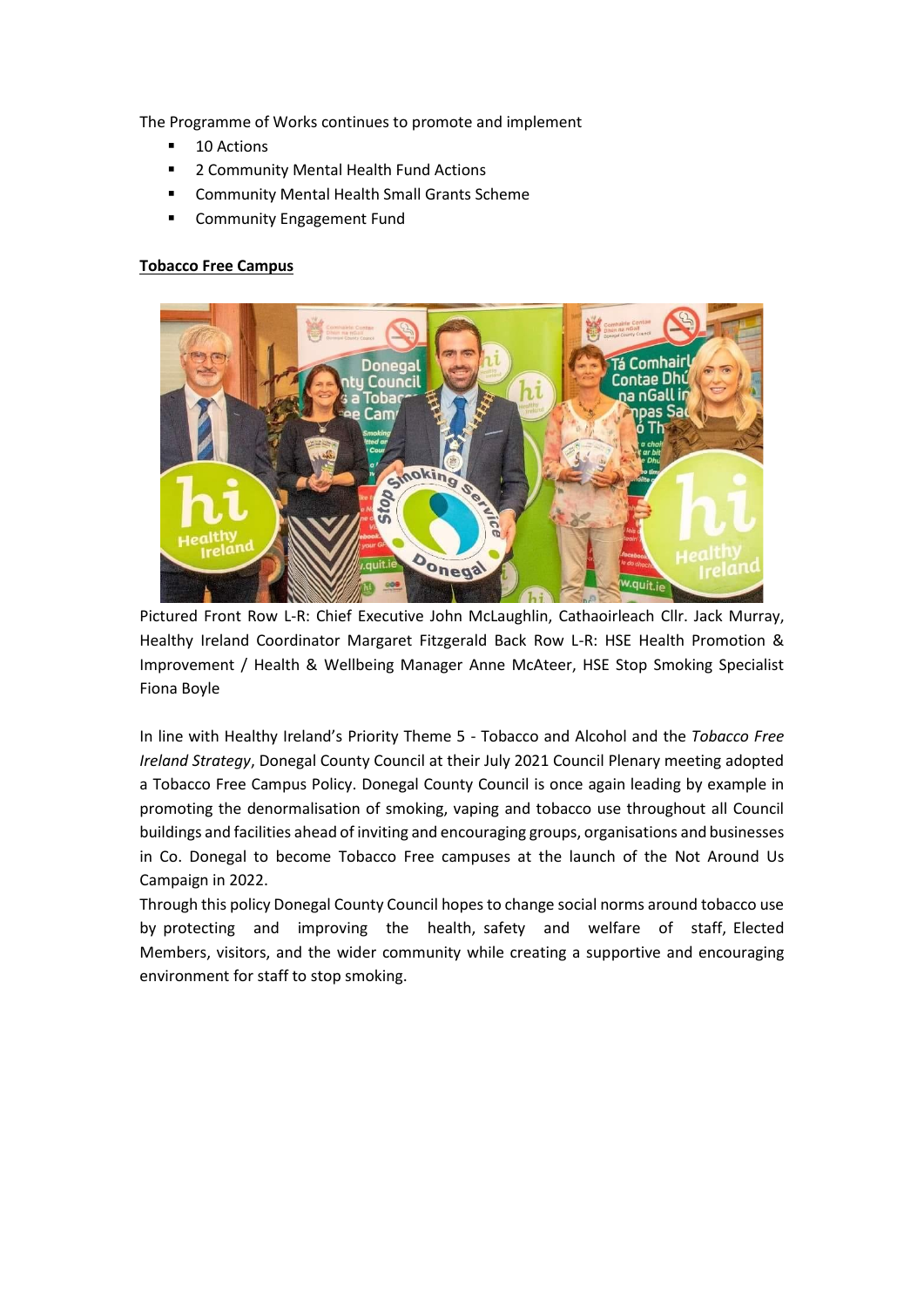## **Healthy Ireland Action 6 Donegal Intergenerational Social Inclusion Project**



Bealtaine flagship choir for 2021 Ceol le Chéile participated in a collaboration video with two other choirs, a Ceol le Chéile version of the video was also delivered and promoted locally, the video currently has 3286 views on Youtube.

# <https://www.youtube.com/watch?v=wOaPiQy5Iz4&t=115s>



## **Healthy Ireland Community Engagement - Joint Policing Committee's Cyber Awareness**

During the Joint Policing Committee's Cyber Awareness Week in October 2021, Healthy Donegal helped raise awareness of cyber bullying through the production of a Cyber Awareness Media and Broadcast Campaign. The campaign was devised by young people in Donegal and highlighted the concerns of young people, parents and the elderly. The social media campaign ran on Facebook and Instagram and the radio adverts were broadcast on all local radio stations during Cyber Awareness Week.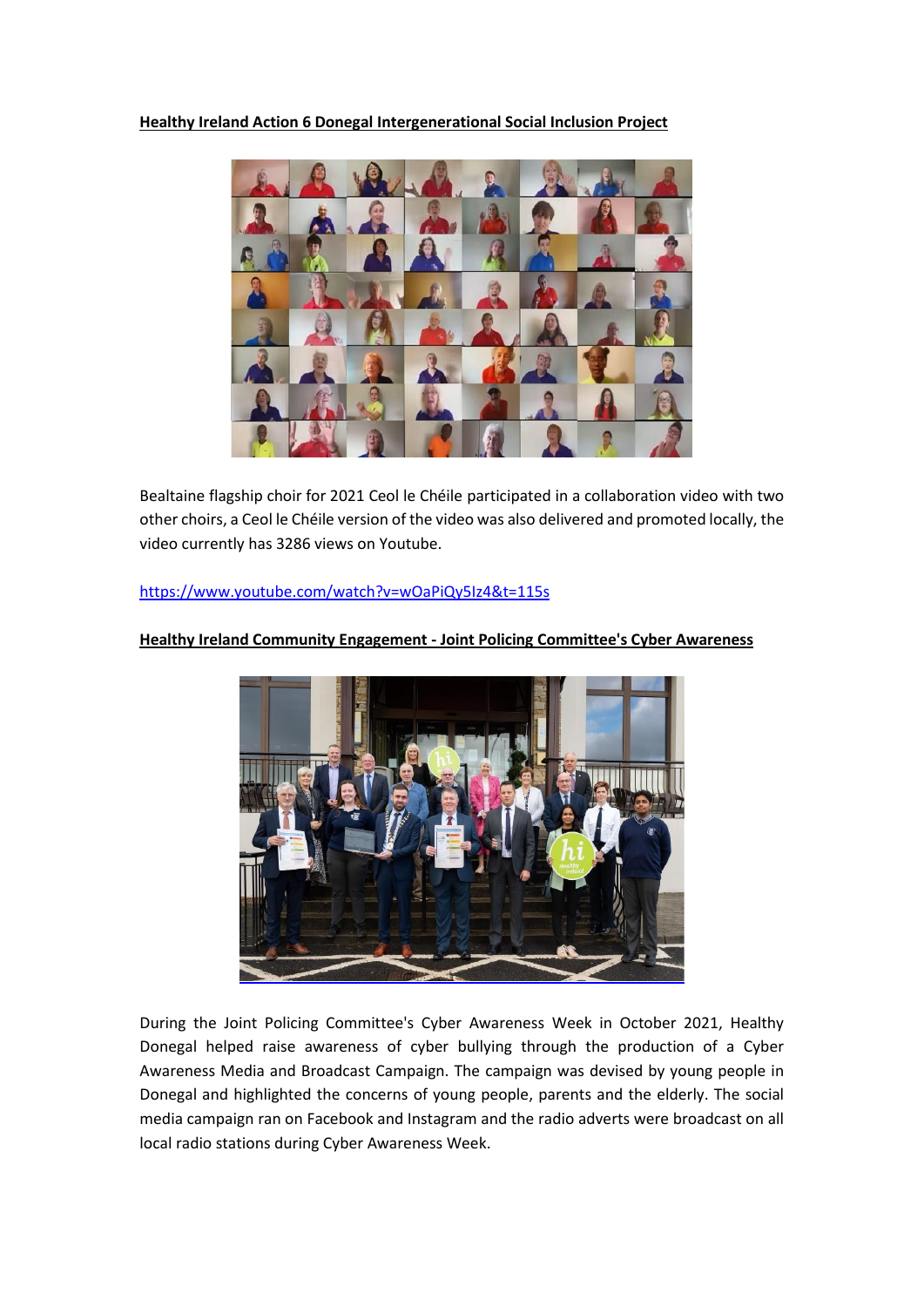The videos gained great traction and had a multifaceted cross channel reach through Twitter, Instagram and Facebook and were liked and shared by Minister Frank Feighan with a following of over 8.6k, Donegal GAA with a following of over 56k, Donegal Daily online media outlet with a following of over 105k, Healthy Ireland with a following of over 10.5k, Donegal ETB with a following of over 9.2k, Cara House Family Resource Centre with a following of over 3k alongside Donegal CYPSC, Donegal Digital and numerous other GAA clubs and schools.

## **Healthy Ireland Community Resilience Fund - Keep Well Campaign**

The Government Plan for Living with COVID-19: Resilience and Recovery 2020-2021 highlighted the important role that individual and community resilience played in contributing to our ongoing response to COVID-19. The Keep Well Campaign was aimed at showing people of all ages, in communities across Ireland, how we can mind our own physical and mental health and wellbeing by adding healthy and helpful habits to our daily and weekly routines and concluded on 30<sup>th</sup> June 2021.

Donegal LCDC and Donegal CYPSC received allocations of €67,225 and €18,519 and delivered a programme of activities under the campaign across three themes -

- Your County
- Switching Off & Being Creative
- Staying Connected

A total of 16 projects were successfully delivered, in partnership with Age Friendly Donegal, DCC Cultural Services Division, DCC Community Development Division, Donegal PPN, Inishowen Development Partnership and Donegal Local Development Company.

The Campaign was promoted over 357 posts across Healthy Donegal's four social media channels and garnered over 1.3million impressions over the six month campaign period.



Keep Well Community Christmas Concert

Pictured above the 'Keep Well' Community Christmas Concert broadcast by Highland Radio, Ocean FM, Radio na Gaeltachta and on the Healthy Donegal YouTube channel as part of the Keep Well Campaign to a combined listenership of 93,000.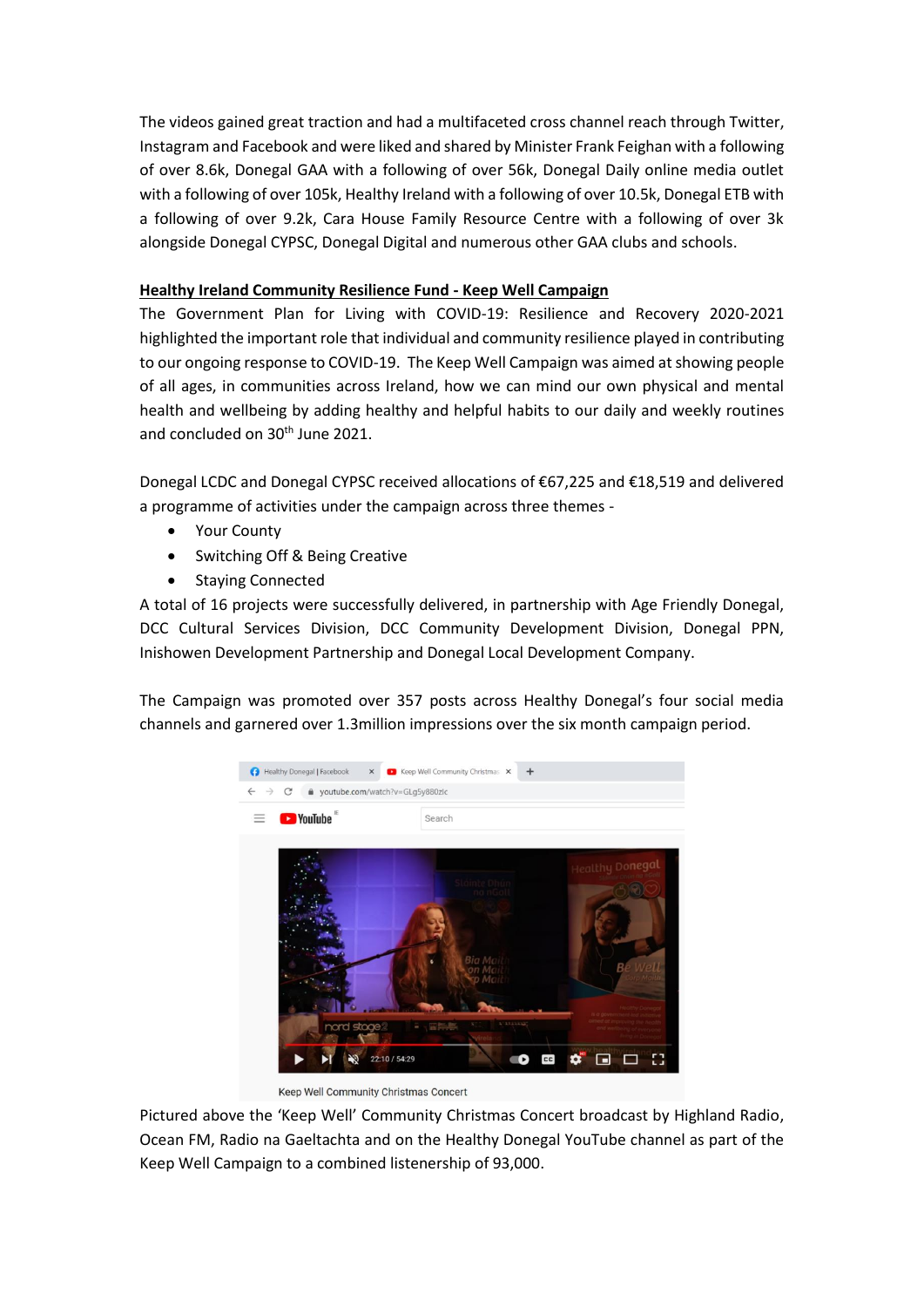#### **Social Media**

A major benefit of social media promotion is the ability to reach and extend our audience. Alongside the webpage, Healthy Donegal is promoted by way of Instagram, Twitter, Facebook and YouTube – all of which have links to the national Healthy Ireland accounts and continually promote and include all key messages and campaigns in relation to Covid19 and other national Dept of Health campaigns.

Healthy Donegal continues to grow a strong social media following and has a combined following of approximately 3500 accounts. Over the last 3 months Healthy Donegal social media posts have had a viral reach of 905,313 people.

# **Feedback from Pobal**

# **Healthy Ireland Fund**

"While the impact of COVID-19 restrictions can be seen across several of your actions, it is obvious that you have responded to these challenges and continue to deliver on the programme of work. It is clear, that you are making progress in the delivery of your actions. There are a significant number of activities that need to be completed within different actions and while it is noted that once restrictions were to be lifted further delivery was planned, the extension to March 2022 will support this."

## **Community Engagement**

"Under the community engagement action, excellent progress is reported. There is great evidence of activities targeting different groups and encouraging them to engage in a healthy lifestyle. The Initiative of a Smoke Free Campus by the local authority is also a noteworthy project and we also encourage the sharing of this initiative on the knowledge centre."

# **Community Mental Health Fund**

"Under the Community Mental Health Fund, progress is evident across both actions Action 11- Woodland for Health and Action 12 - Mind over Matter. Both actions delivery plans were adapted due to Covid 19 restrictions the extension to March 2022 will allow for further/full delivery."

# **8. PEACE IV Action Plan**

During 2021, the €5.5million PEACE IV Action Plan for Donegal under the PEACE IV Programme has continued to deliver on agreed outputs. The Action Plan has continued to build on the positive work done in Donegal, the border region and Northern Ireland over the last two decades through the delivery of projects, interventions and initiatives that play an important role in reinforcing progress towards a more peaceful and cohesive society.

The PEACE IV Programme focuses on a range of areas where it wants to make significant and lasting changes including Children and Young People; Shared Spaces and Services; and Building Positive Relations.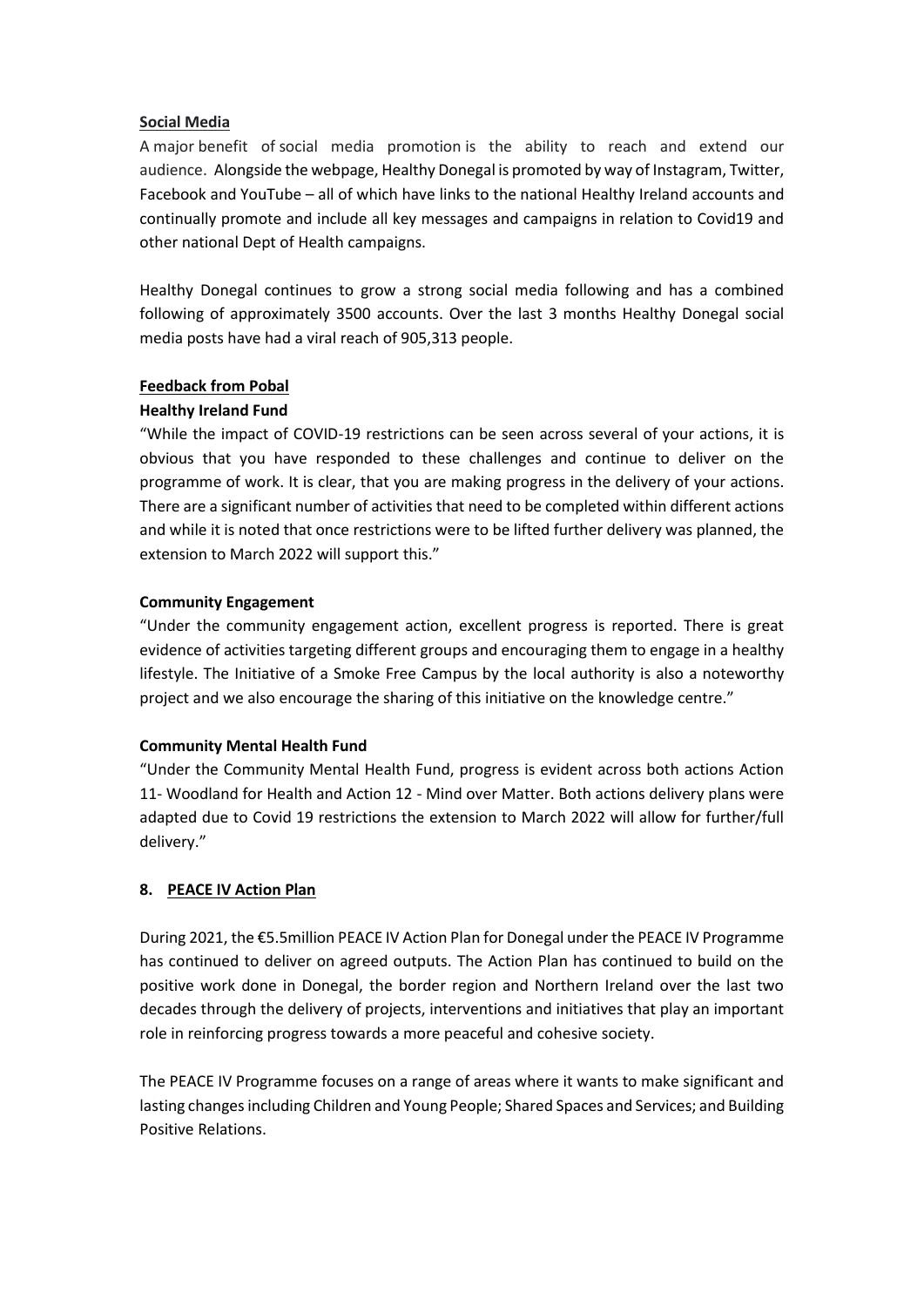In Donegal 30 projects have been delivered across these three thematic areas, 9 projects have been supported under the Children and Young People theme, with an emphasis on projects focusing on fostering good relations, citizenship, youth training, leadership, conflict mediation and personal development through a range of interventions such as sport; drama and culture.

10 projects have been supported with a budget of  $\epsilon$ 2m allocated to the theme of Shared Spaces and Services with the objective being to create more cohesive society through an increased provision of shared spaces and services which has the potential to have a transformative effect on local areas. These projects include a large multi-use sports pitch, a sensory garden, 3 playgrounds, an old Abbey and support to 3 community halls including 2 Orange Halls and a shared space in Convoy.

11 projects have been supported under the Building Positive Relations theme at local level and has promoted and celebrated cultural diversity where people can live, learn and socialise together, free from prejudice, hate and intolerance. A range of interventions have been delivered under the this theme including restorative practices, events linked to the decade of commemorations that explore history in a sensitive manner and build mutual understanding; sport, arts, culture (including Irish and Ulster Scots language) and cross border media project, and 8 small grants projects supported to help communities promote positive relations and provide much needed interventions.

# **9. Social Inclusion Community Activation Programme**

Donegal LCDC continues to manage and oversee the implementation of the Social Inclusion, Community Activation Programme (SICAP). 2021 was the fourth year of the new five year SICAP programme, which has a budget of €2,008,917 per year across the lifetime of the programme. Two Local Community Development Companies deliver the SICAP Programme on behalf of the Donegal LCDC across the three Lots in Co Donegal as follows:-

| Lot 33-1 | Donegal Inishowen | Inishowen Development Partnership |
|----------|-------------------|-----------------------------------|
| Lot 33-2 | Donegal Gaeltacht | Donegal Local Development CLG     |
| Lot 33-3 | Donegal           | Donegal Local Development CLG     |

Donegal LCDC will continue to work to ensure the implementation of these plans and programmes at a local level and to ensure the effective co-ordination of funding programmes for the benefit of local communities in the county.

In July 2021 The Department of Rural and Community Development confirmed that, following consideration of a request received from ILDN Representatives to the SICAP Forum, which had been supported by both LCDC and Pobal Representatives, they had decided to extend the Social Inclusion and Community Activation Programme (SICAP 2018-2022) funding agreements for a period of 12 months, up to 31st December 2023.